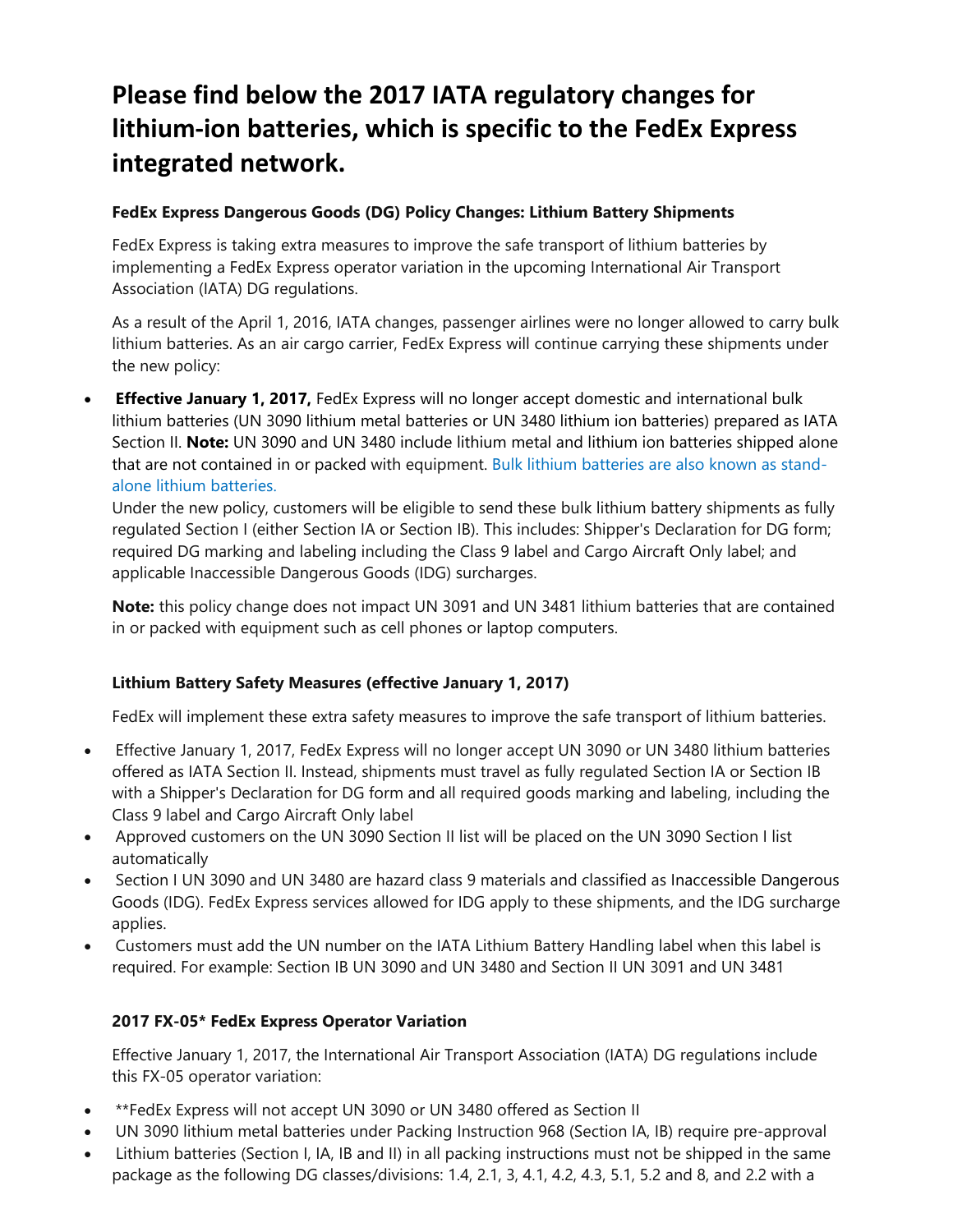Cargo Aircraft Only label. This includes All Packed in One, Overpacks and combination All Packed in One/Overpacks

\*\*All Section II and IB lithium batteries must have the UN number(s) added to the IATA lithium battery handling label (Caution) \*The FedEx Express (FX) operator variations were renumbered for 2017. The variation in the 2016 IATA is FX-07 but becomes FX-05 in the 2017 IATA.

\*\*Denotes changes in 2017.

Note: for FX-05 'd' the words 'and IB' will not appear in the 2017 IATA hard copy. They will appear in an upcoming IATA Addendum.

### **2017 Labeling Changes**

- 1/1/2017 IATA/ICAO is introducing 2 label changes (may be used in 2016)
	- o Hazard Class 9 label with a battery graphic
	- o IATA lithium battery handling label with required UN number





## **ADG & IDG FedEx Service Options**

| <b>Domestic U.S. Services</b>   | <b>Accessible</b><br><b>Dangerous Goods</b><br>(ADG) | <b>Inaccessible</b><br><b>Dangerous Goods</b><br>(IDG) |
|---------------------------------|------------------------------------------------------|--------------------------------------------------------|
| <b>FedEx First Overnight</b>    | <b>Yes</b>                                           | Yes*                                                   |
| <b>FedEx Priority Overnight</b> | Yes                                                  | <b>Yes</b>                                             |
| <b>FedEx Standard Overnight</b> | <b>No</b>                                            | <b>Yes</b>                                             |
| FedEx 2Day A.M.                 | N <sub>o</sub>                                       | <b>Yes</b>                                             |
| FedEx 2Day                      | <b>No</b>                                            | <b>Yes</b>                                             |
| <b>FedEx Express Saver</b>      | <b>No</b>                                            | <b>Yes</b>                                             |
| FedEx First Overnight Freight   | Yes                                                  | Yes*                                                   |
| FedEx 1Day Freight              | Yes                                                  | <b>Yes</b>                                             |
| FedEx 2Day Freight              | <b>No</b>                                            | <b>Yes</b>                                             |
| FedEx 3Day Freight              | No.                                                  | <b>Yes</b>                                             |